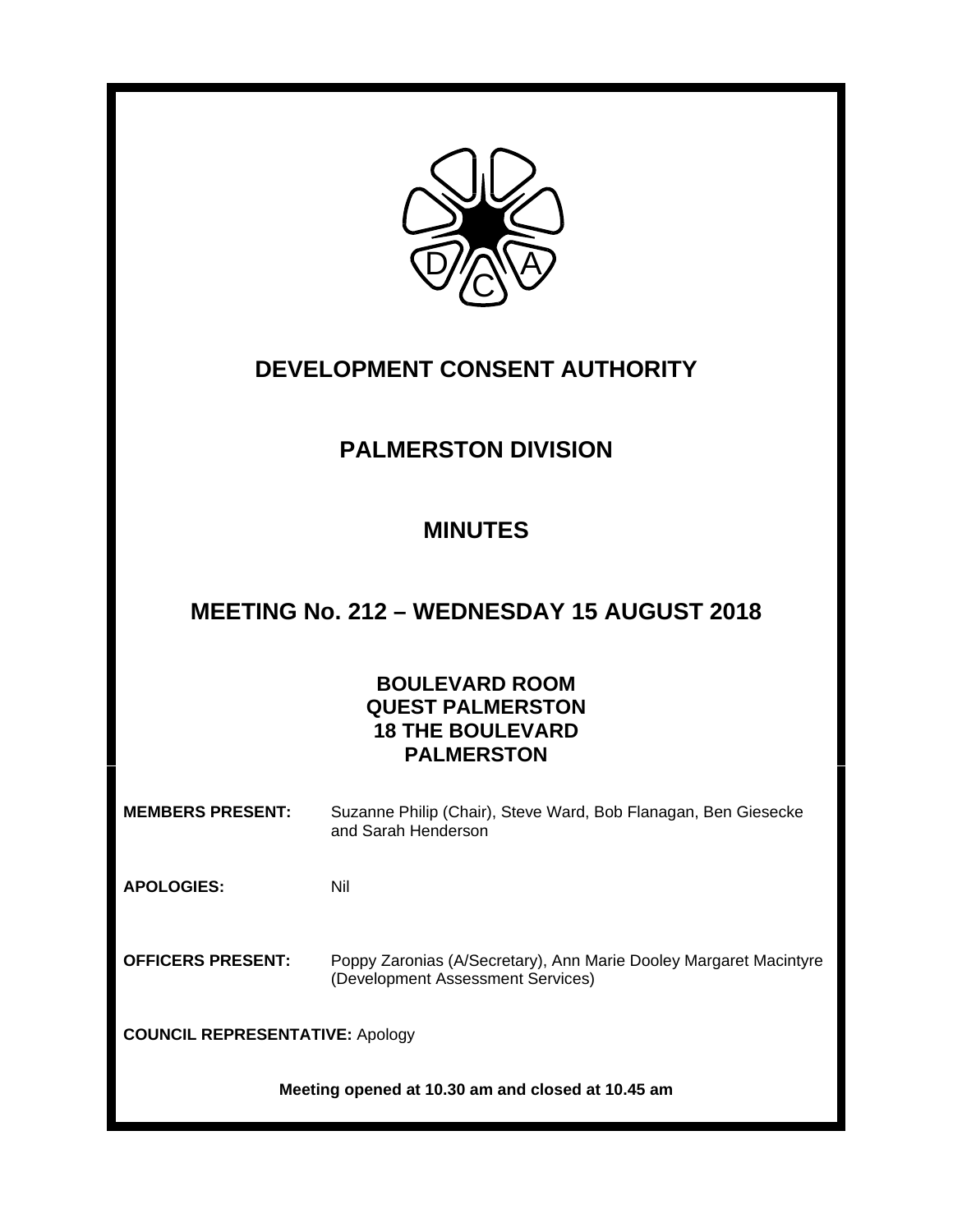**THE MINUTES RECORD OF THE EVIDENTIARY STAGE AND THE DELIBERATIVE STAGE ARE RECORDED SEPARATELY. THESE MINUTES RECORD THE DELIBERATIVE STAGE. THE TWO STAGES ARE GENERALLY HELD AT DIFFERENT TIMES DURING THE MEETING AND INVITEES ARE PRESENT FOR THE EVIDENTIARY STAGE ONLY.** 

#### **ITEM 1 6 X 1 BEDROOM MULTIPLE DWELLINGS IN THREE SINGLE STOREY PA2018/0272 BUILDINGS LOT 13293 (33) BANSKIA STREET, TOWN OF PALMERSTON APPLICANT GT BUILDERS PTY LTD**

Ms Toula Tsougranis (Architect for GT Builders P/L), Mr Rick Jones (DIPL Project Manager) and Mr Ayrton Deo (DIPL) attended.

Ms Toula Tsougranis (G T Builders Pty Ltd) tabled clauses affected by rear boundary setback adjustment and site plans.

Submitters – Mr Limo and Mrs Stephanie Lindenschmid attended.

**RESOLVED** That, the Development Consent Authority vary the requirements of Clause 7.3 **34/18** (Building Setbacks of Residential Buildings and Ancillary Buildings) of the Northern Territory Planning Scheme, and pursuant to section 53(a) of the *Planning Act*, consent to the application to develop Lot 13293 (33) Banksia Street, Town of Palmerston for the purpose of a 6 x 1 bedroom multiple dwellings in three single storey buildings, subject to the following conditions:

#### **CONDITIONS PRECEDENT**

- 1. Prior to the endorsement of plans and prior to commencement of works (including site preparation), the amended plans as tabled to the consent authority at its meeting dated 16 August 2018, must be reviewed and approved by the consent authority. The revised plans must be generally in accordance with the plans submitted with the application and must not create any new non-compliances in relation to the following clauses:
- a. Clause 6.5.1 (Parking Requirements); Clause 7.1 (Residential Density and Height Limitations; Clause 7.5 (Private Open Space); Clause 7.6 (Communal Open Space); Clause 7.7 (Landscaping for Multiple Dwellings, Hostels and Supporting Accommodation); And Clause 7.8 (Building Design for Multiple Dwellings, Hostels and Supporting Accommodation).
- 2. Prior to the commencement of works, a schematic plan demonstrating the on-site collection of stormwater and its discharge into the City of Palmerston stormwater drainage system shall be submitted to and approved by the City of Palmerston, to the satisfaction of the consent authority. The plan shall include details of site levels and Council's stormwater drain connection point/s. The plan shall also indicate how stormwater will be collected on the site and connected underground to Council's system or an alternate approved connection.
- 3. Prior to the commencement of works (including site preparation), a waste management plan addressing the City of Palmerston's Waste Management Policy (TECH04) must be prepared, to the requirements of the City of Palmerston, to the satisfaction of the consent authority.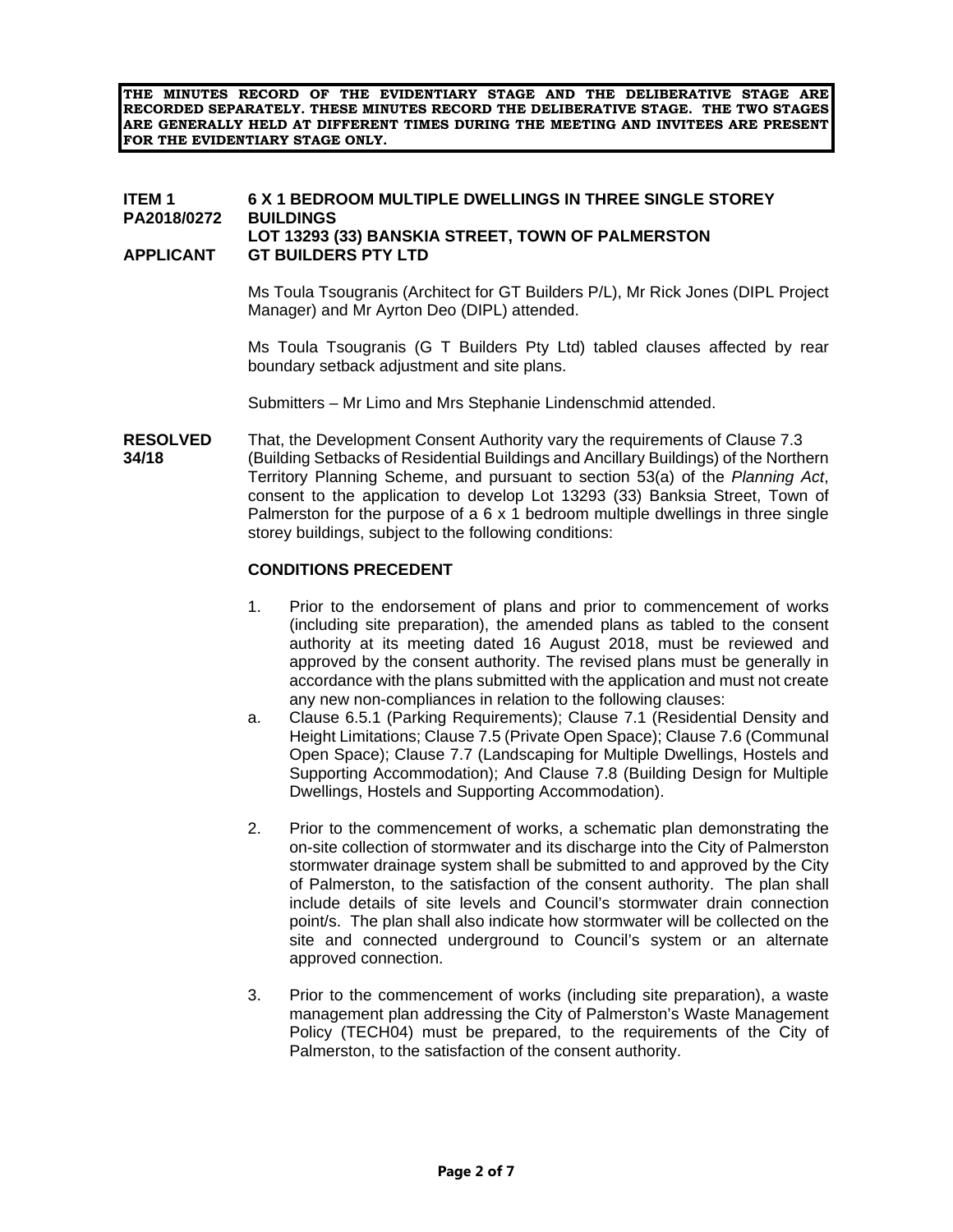### **CONDITIONS**

- 4. The works carried out under this permit shall be in accordance with the drawings endorsed as forming part of this permit.
- 5. Stormwater is to be collected and discharged into the drainage network to the technical standards of and at no cost to City of Palmerston, to the satisfaction of the consent authority.
- 6. The owner of the land must enter into agreements with the relevant authorities for the provision of water supply, sewerage and electricity facilities to the development shown on the endorsed plan in accordance with the authorities' requirements and relevant legislation at the time.
- 7. The kerb crossovers and driveways to the site approved by this permit are to meet the technical standards of the City of Palmerston, to the satisfaction of the consent authority.

#### and

### The owner shall:

- a) remove disused vehicle and/ or pedestrian crossovers;
- b) provide footpaths/ cycleways;
- c) collect stormwater and discharge it to the drainage network; and
- d) undertake reinstatement works; all to the technical requirements of and at no cost to the City of Palmerston, to the satisfaction of the consent authority.
- 8. Before the use or occupation of the development starts, the area(s) set-aside for the parking of vehicles and access lanes as shown on the endorsed plans must be:
- a) constructed;
- b) properly formed to such levels that they can be used in accordance with the plans;
- c) surfaced with an all-weather-seal coat;
- d) drained;
- e) line marked to indicate each car space and all access lanes; and
- f) clearly marked to show the direction of traffic along access lanes and driveways
- g) to the satisfaction of the consent authority. Car spaces, access lanes and driveways must be kept available for these purposes at all times.
- 9. Storage for waste disposal bins is to be provided to the requirements of the City of Palmerston, to the satisfaction of the consent authority.
- 10. No fence, hedge, tree or other obstruction exceeding a height of 0.6m is to be planted or erected so that it would obscure sight lines at the junction of the driveway and the public street.
- 11. Any developments on or adjacent to any easements on site shall be carried out to the requirements of the relevant service authority to the satisfaction of the consent authority.
- 12. All existing and proposed easements and sites for existing and required utility services must be vested in the relevant authority for which the easement or site is to be created.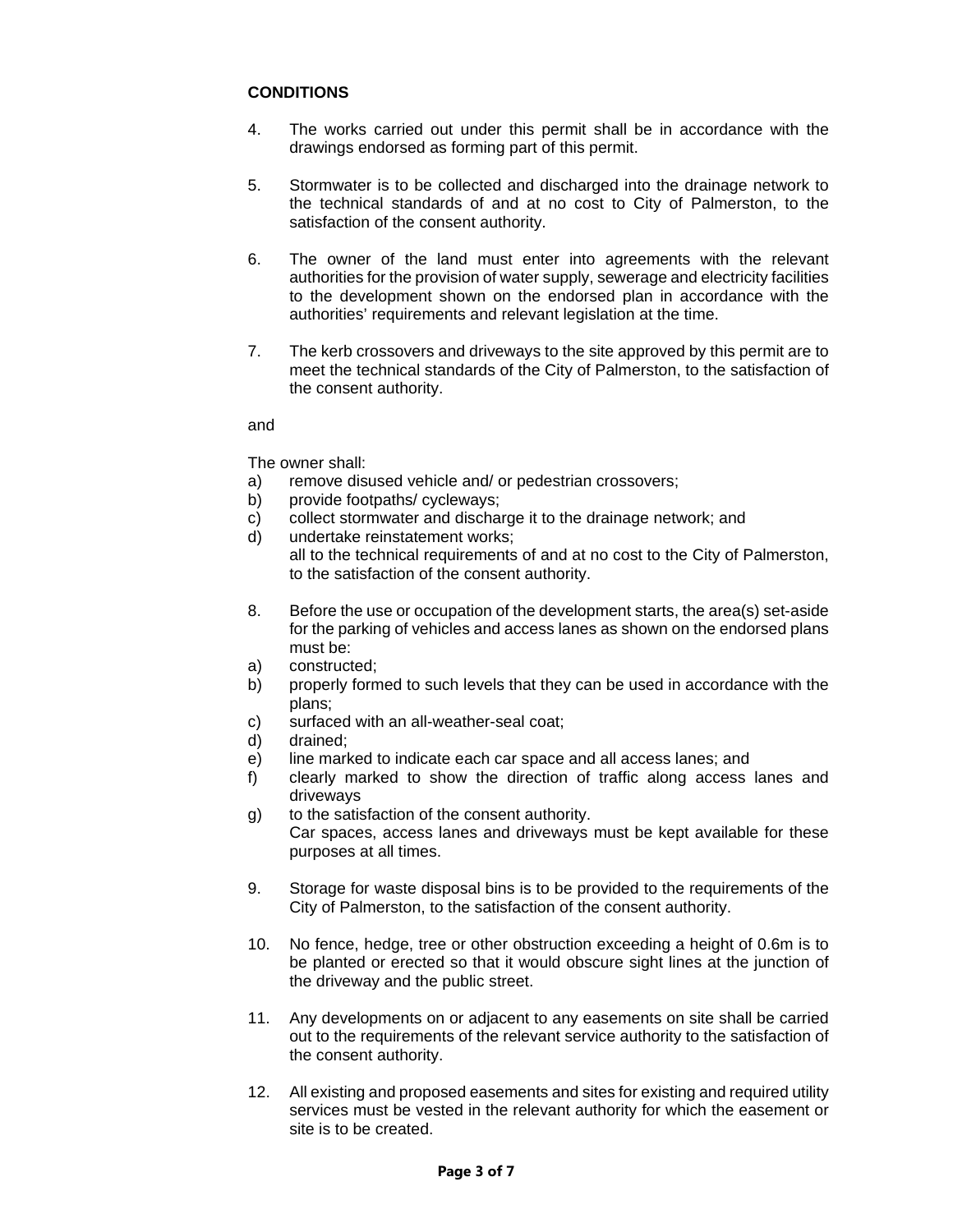- 13. Before the use/occupation of the development starts, the landscaping works shown on the endorsed plans must be carried out and completed to the satisfaction of the consent authority.
- 14. All air conditioning condensers (including any condenser units required to be added or replaced in the future) are to be appropriately screened from public view, located so as to minimise thermal and acoustic impacts on neighbouring properties and condensate disposed of to ground level in a controlled manner to the satisfaction of the consent authority.
- 15. All pipes, fixtures, fittings and vents servicing any building on the site must be concealed in service ducts or otherwise hidden from view to the satisfaction of the consent authority.

### **NOTES:**

- 1. The Power and Water Corporation advises that the Water and Sewer Services **Development** Development Section (landdevelopmentnorth@powerwater.com.au) and Power Network Engineering Section (powerconnections@powerwater.com.au) should be contacted via email a minimum of 1 month prior to construction works commencing in order to determine the Corporation's servicing requirements, and the need for upgrading of on-site and/or surrounding infrastructure.
- 2. The Northern Territory Environment Protection Authority advises that construction work should be conducted in accordance with the Authority's Noise Guidelines for Development Sites in the Northern Territory. The guidelines specify that on-site construction activities are restricted to between 7am and 7pm Monday to Saturday and 9am to 6pm Sunday and Public Holidays. For construction activities outside these hours refer to the guidelines for further information.
- 3. Any proposed works which fall within the scope of the Construction Industry Long Service Leave and Benefits Act must be notified to NT Build by lodgement of the required Project Notification Form. Payment of any levy must be made prior to the commencement of any construction activity. NT Build should be contacted via email (info@ntbuild.com.au) or by phone on 08 89364070 to determine if the proposed works are subject to the Act
- 4. If you choose nbn to service your development, you will need to enter into a development agreement with nbn. The first step is to register the development via http://www.nbnco.com.au/develop-or-plan-with-thenbn/new-developments.html once registered nbn will be in contact to discuss the specific requirements for the development. Nbn requires you to apply at least 3 months before any civil works commence. All telecommunications infrastructure should be built to nbn guidelines found at http://www.nbnco.com.au/develop-or-plan-with-the-nbn/newdevelopments/builders-designers.html

### **REASONS FOR THE DECISION**

1. Pursuant to section 51(a) of the *Planning Act,* the consent authority must take into consideration the planning scheme that applies to the land to which the application relates.

The Northern Territory Planning Scheme applies to the land.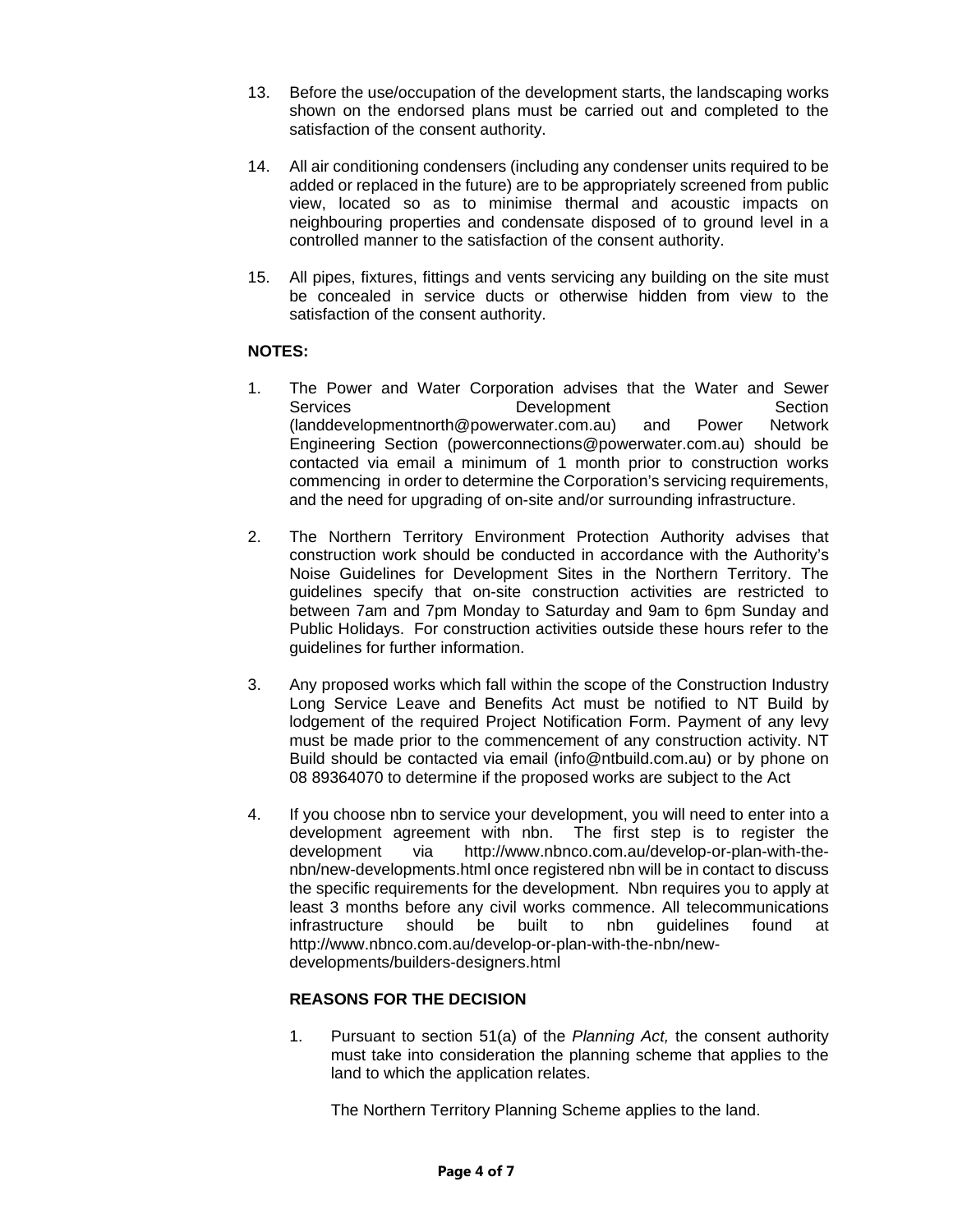Lot 13293 (33) Banksia Street, Town of Palmerston is located within Zone MD (Multiple Dwelling) of the Scheme. The application has been assessed against Clauses 5.2 (Zone MD – Multiple Dwelling Residential), 6.5.1 (Parking Requirements), 7.1 (Residential Density and Height Limitations), 7.3 (Building Setbacks of Residential Buildings and Ancillary Structures), 7.5 (Private Open Space), 7.6 (Communal Open Space), 7.7 (Landscaping for Multiple Dwellings, Hostels and Supporting Accommodation) and 7.8 (Building Design for Multiple Dwellings, Hostels and Supporting Accommodation).

 A variation to the requirements of Clause 7.3 (Building Setbacks of Residential Buildings and Ancillary Structures) is required to allow 'unit 6' to be located 3m (at the wall) and 3.8m (at the verandah) instead of 6m and 4.5m from the Primary Street frontage, being the boundary that fronts Zuccoli Parade.

 Pursuant to Clause 2.5 (Exercise of Discretion by the Consent Authority) of the Northern Territory Planning Scheme, the Authority may consent to a development that does not meet the standards set out in Part 4 of the Planning Scheme where it is satisfied that special circumstances justify the granting of consent.

 A variation to the requirements of Clause 7.3 is assessed as acceptable in this situation as:

- The building line proposed will result in a staggered building line that will minimise any expanse of building mass when viewed from outside the site and provide articulation to the street. Additionally, the setbacks proposed are sufficient to enable breeze penetration through and between buildings as required;
- The design enables provision of generous separation between the subject site and adjacent Lot 13294, which is developed with a single dwelling. Greater separation between higher and lower densities is desirable and likely to provide greater amenity for occupants of the adjacent lot while also resulting in a negligible impact on Zuccoli Parade due to its carriageway width;
- The Power and Water Corporation advise that the combined substation and distribution pillar located in the south-west corner of the site requires ongoing 24 hour access. There are no other lots in the subdivision that are constrained by service infrastructure to such a degree as the subject site. The location of the substation on the subject site makes it more desirable to locate the dwellings as far east as possible enabling greater separation between habitable spaces and service infrastructure; and
- While access is not prohibited from Zuccoli Parade, the Department of Infrastructure, Planning and Logistics, the controlling Agency currently responsible for this road has verbally confirmed that vehicle access would not be approved.

 It is considered that while there is no individual special circumstance that justifies varying the requirements of clause 7.3, the combination of circumstances listed above are considered to collectively give rise to special circumstances.

 The applicant provided amended plans illustrating revised boundary dimensions reducing the overall size of the site and advising that the plans submitted as part of the original application illustrated incorrect boundary dimensions. The applicant stated that the correct site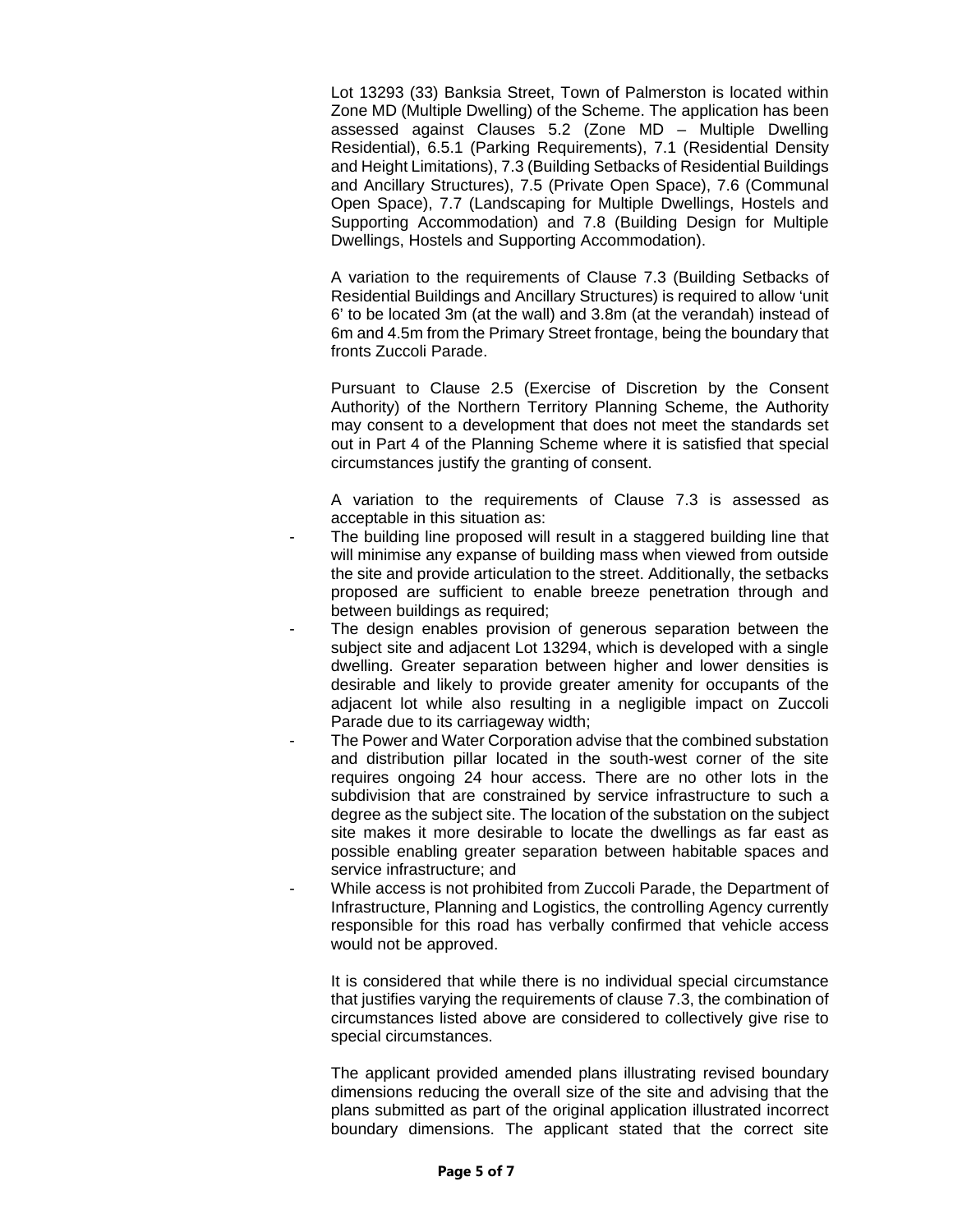boundary dimensions reduces the setback from the dwellings to the northern boundary by 1.5m, however despite this the proposal remains compliant with the relevant clauses of the Northern Territory Planning Scheme including Clauses 7.5 (Private Open Space) and 7.7 (Landscaping for Multiple Dwellings, Hostels and Supporting Accommodation).

 A condition precedent has been included to enable the authority to review the revised plans submitted and ensure that with exception of clause 7.3 (Building Setbacks of Residential Buildings and Ancillary Structures), compliance with the relevant clauses of the Northern Territory Planning Scheme is still achieved.

2. Pursuant to section 51(e) of the *Planning Act*, the consent authority must take into consideration any submission made under section 49, or any evidence or information received under section 50, in relation to the development application.

 One public submission was received during the exhibition period in relation to the proposal. The submitter raise concerns regarding the proximity of the driveway to the Power and Water Corporation substation, recent damage caused to the substation which resulted in loss of power to Lot 13294 and suggested that access for the development should instead be taken from Zuccoli Parade.

 Verbal advice from the Department of Infrastructure, Planning and Logistics, the controlling Agency current responsible for Zuccoli Parade indicated that vehicle access off Zuccoli Parade would not be approved therefore. In addition, the Power and Water Corporation raised no issues with the proximity of the driveway to its substation however require suitable fencing to be installed its requirements.

 Having regard for advice received from the Department of Infrastructure, Planning and Logistics, and Power and Water Corporation, the authority considers the inclusion of standard conditions relating to the installation and maintenance of electrical facilities to the requirements of Power and Water Corporation sufficient to ensure an acceptable level of care and protection will occur.

3. Pursuant to section 51(n) of the *Planning Act*, the consent authority must take into consideration the potential impact on the existing and future amenity of the area in which the land is situated

 The application proposes a form of development that is consistent with the zoning of the land, style and scale of development reasonably anticipated given the zoning of the land and generally performs well against the basic standards of the NT Planning Scheme.